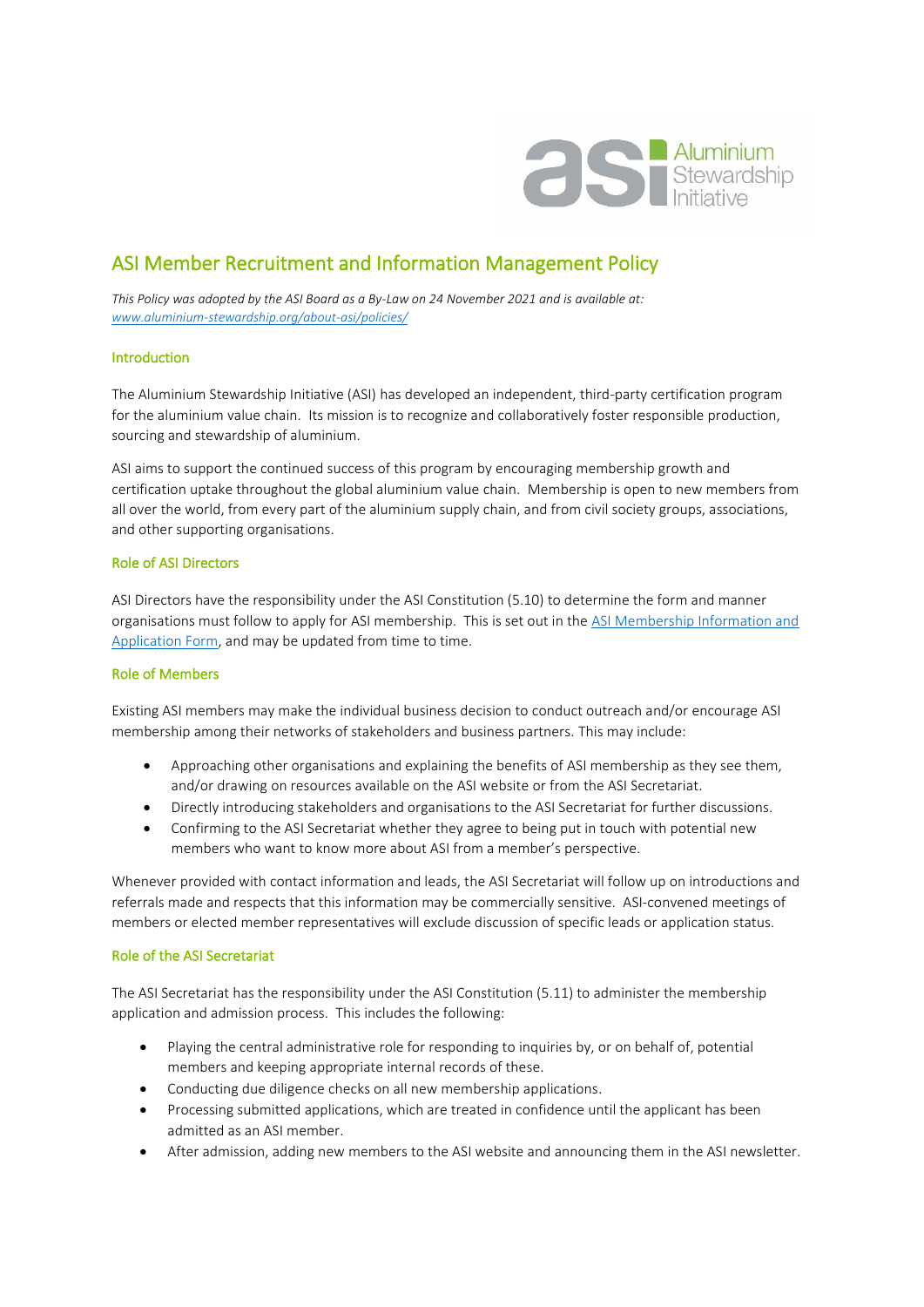The ASI Secretariat treats in confidence all information about the process of discussion and information exchange with prospective members.

## ASI Due Diligence

ASI due diligence is the process of reviewing a membership application at the point of entry, to establish beneficial ownership, membership class eligibility and reduce the risk of taking on members that are not committed to the ASI vision of maximising the contribution of aluminium to a sustainable society. It is not in itself an audit of an applicant's ESG performance and does not seek to act as a barrier to entry.

ASI due diligence at the point of entry seeks to establish:

- General application information Was the form filled in completely and accurately?
- Company information Which company is applying for membership?
- Scope of membership What does the applicant company own/control?
- Company management Who owns/oversees the company? Is it part of a bigger group?
- Company behaviour Is/has the company been involved in any 'red flag' or untoward issues?
- Organisation structure How is the applicant related to other companies in the group?
- Membership class What is the most appropriate membership class based on activity?
- Financial matters Does the declared fee band fit the scale of their operations?
- Certification intention Where applicable, is the company aware that membership means a commitment to achieving a minimum level of ASI Performance Standard certification?

## Application Process